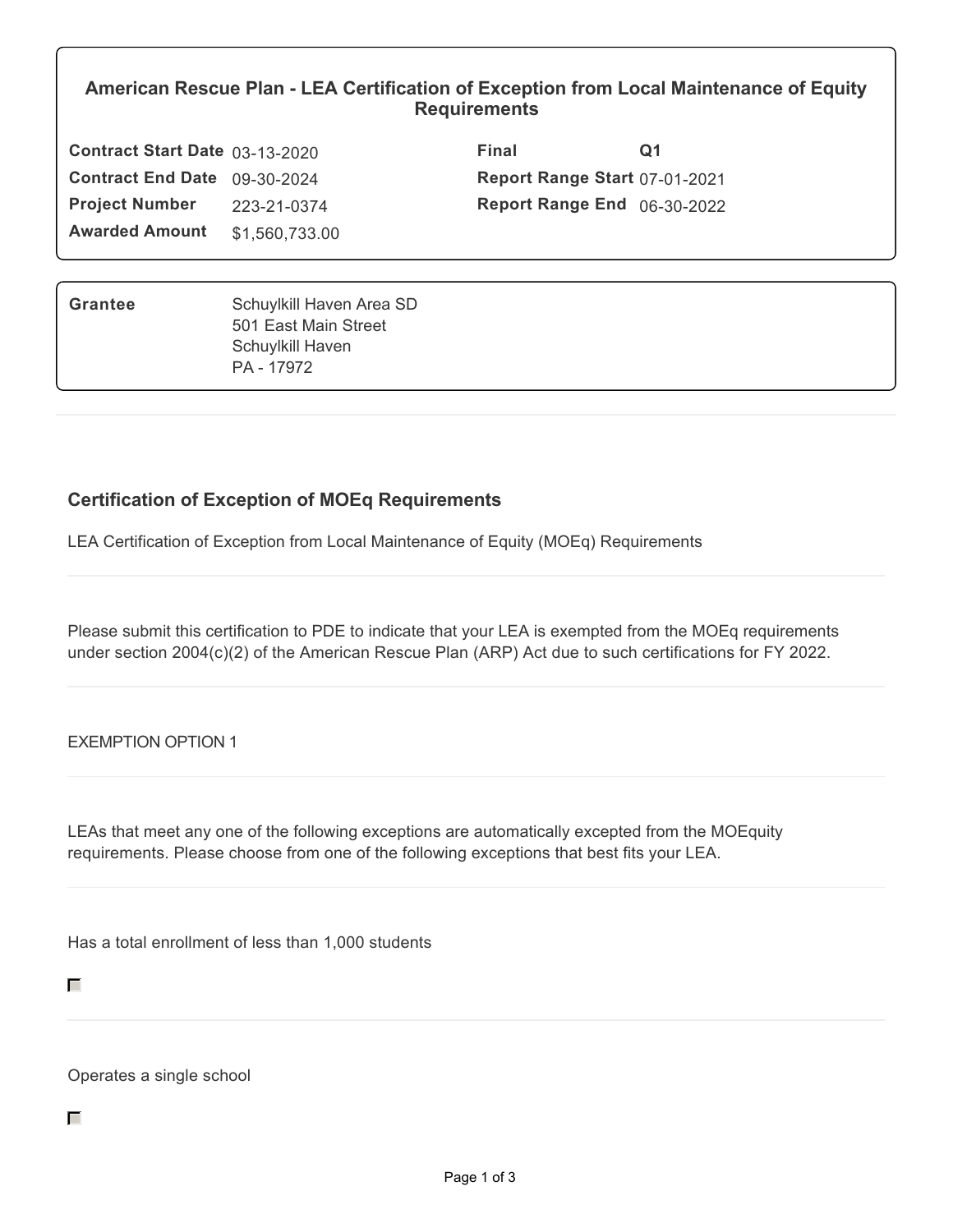Serves all students within each grade span with a single school

 $\overline{\mathscr{S}}$ 

## EXEMPTION OPTION 2

USDE is also offering a limited exception to MOEquity for the 2021-22 fiscal year if an LEA certifies "that it did not and will not implement an aggregate reduction in combined State and local per-pupil funding in FY 2022 [school year 2021-2022] (i.e., is not facing overall budget reductions)."

This exception covers both the fiscal equity and staffing equity requirements. This exception applies only for the 2021-22 fiscal year.

2021-22 fiscal year limited exception

EXEMPTION OPTION 3

LEA doesn't meet Exemption Option 1 or 2.

П

П

## **Certification**

| $\blacksquare$ I certify that this report is true and correct to the best of my knowledge |       |             |
|-------------------------------------------------------------------------------------------|-------|-------------|
| <b>Authorized Representative</b>                                                          | Title | <b>Date</b> |

| Dr. Shawn Fitzpatrick | Superintendent      | 02-14-2022 |
|-----------------------|---------------------|------------|
| <b>Email</b>          | <b>Phone Number</b> |            |